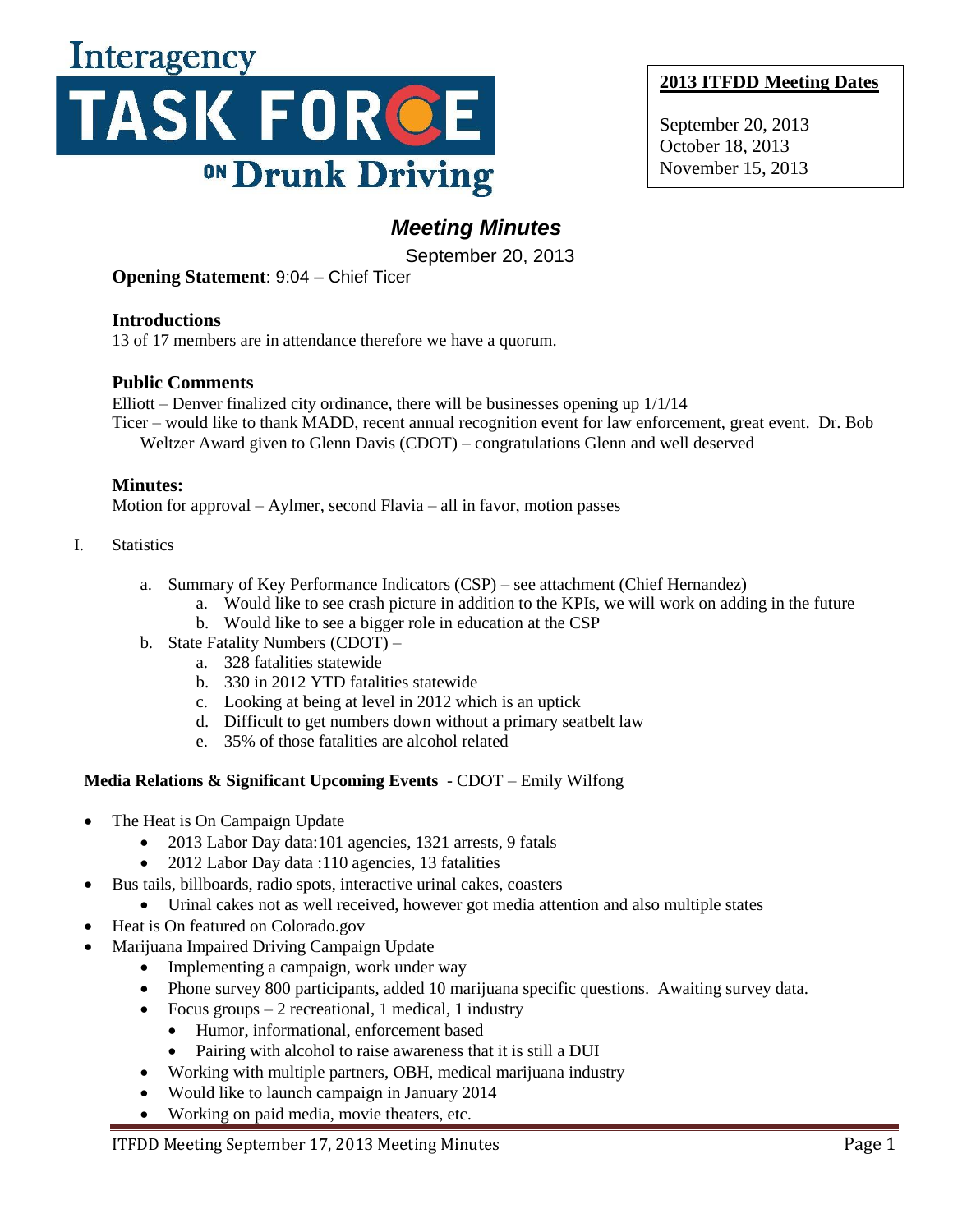- Would like to add to agenda item each meeting
- Elliott packaging and labeling, advisory statement required, similar to alcohol
	- Some companies are able to put messaging on receipts for marijuana
		- CDOT is on board with supporting efforts
		- MMJ working on campaign messages designing posters with multiple messages
- Illegal to give to minor, take out of state, and drive responsibly
- Jenny Cush recently killed by a drunk driver. Well known marijuana advocate, radio show, large amount of press. Perhaps we can generate PR around it.
- Pierce MADD feedback on current campaign?
- Wilfong Some comments, this is how you are spending our tax dollars? No negative feedback.
- Timken what if any data do we have since 5ng bill was signed in May?
- Hernandez CSP will go back through specific arrests, there has been talk about revising codes
- CSP will go back and hand count data from May
- Ticer how many cases will be dismissed, see impairment, but falls under the ng requirement as a result of the blood test. Something that we really need to capture. Not sure who has the best system to capture that.
- Groff finite number of laboratories to do this testing. Request made from ITFDD to labs see how many blood tests were over 5ng.
- Wilfong trying to get a DRE/Intoxil for teen group. Whoever would like to come to the event is more than welcome. Once date is set, will e-mail out.
- Casias Perhaps a need to review state courts to see how many result in a dismissal. The challenge will be how many result in dismissals due to the CDPHE issue. Subsection can be utilized.
- Ticer how many are coming in above 5ng and how many are under
- Wood test results, case number needs to be some way to link data to other databases (i.e. judicial). Need some sort of mechanism to tie these together.
- Davis challenges to the data, only what LE can collect. Training is towards alcohol. If you get them on alcohol, you aren't going to pursue other testing for drugs. May be impaired by both.
- Hart Teen Driving Alliance based on survey data, not having values in the system

## **Task Force Business & Presentations**

## **Work Group Update**

- **Criminal Justice System** Steve Hooper
	- Two hour time frame for gathering evidence
	- What is necessary from a statutory viewpoint
	- Minor modifications in our law to track the McNeely case
	- Potential for name change, table until after the break.
- **Get Legal Initiative Subgroup** Steve Hooper
	- HB1240 availability of interlock early on as an option
	- Strong data out of other states that suggests that this is a good move
	- One of most countermeasures out there
	- Endorse the effort to properly market at the levels necessary, prosecutors, judges, treatment
	- Get back into the system, avoid additional fines
	- Get Legal may be confusing language undocumented citizens
	- Gray is there another task force that works on drugged driving?
	- $\bullet$  Ticer no, this is the only one
	- Ticer feedback from DRE summit, now people aren't going to be suspended for a year, need to educate LE why changes occurring.
	- Hooper a lot of push back on the issue, why am I doing all of this when they are just going to be driving soon
		- Could be a horrible misstep, but now we have an opportunity to make a difference. Unfortunately we only have this technology for alcohol, not other drugs.
		- Data shows that it is effective
		- Interlock is attached to vehicle and prohibits behavior.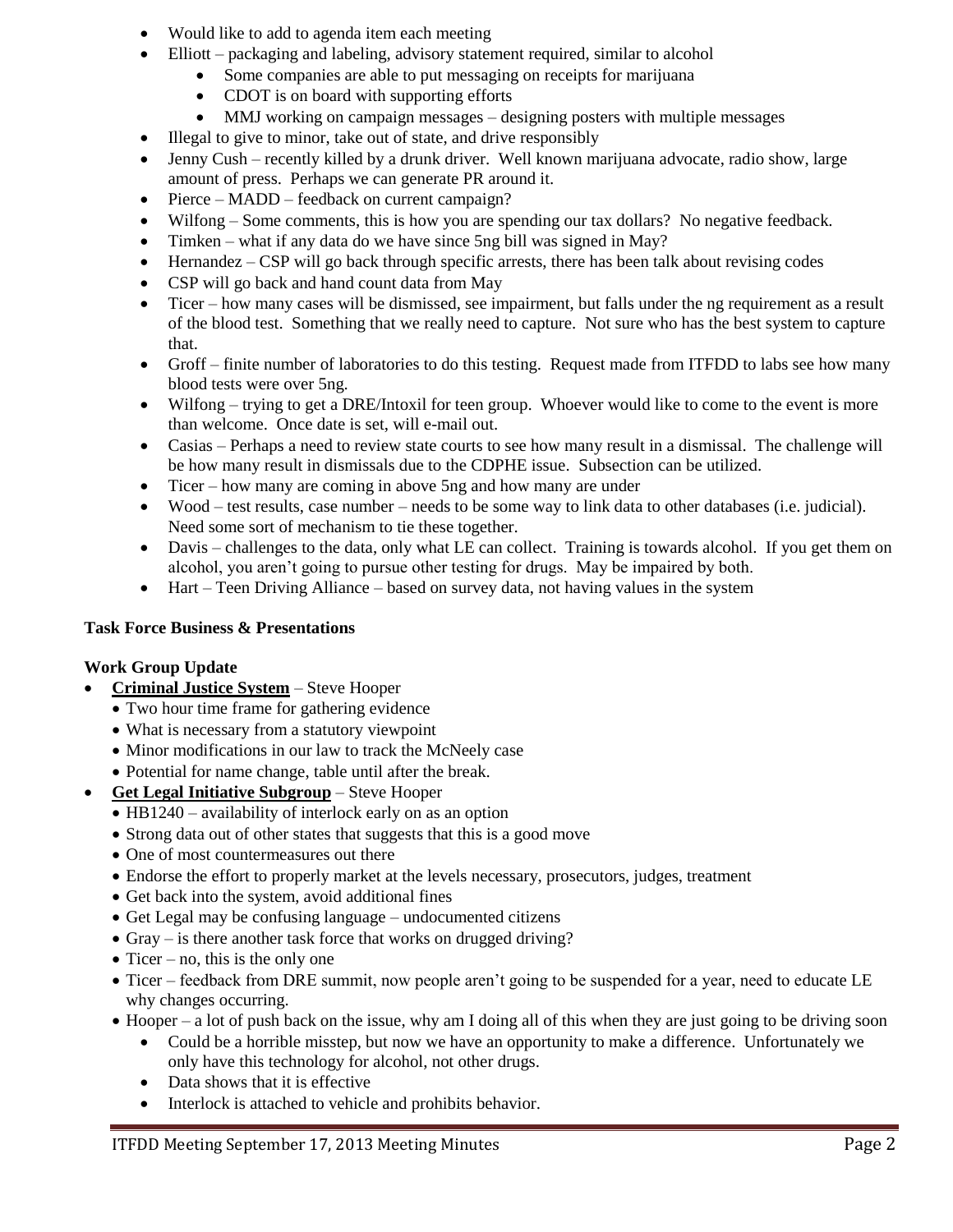- Technology is going to be ultimately the answer to this problem as it emerges.
- Woods warrant issue, change the law, policies and procedures, availability of technology
- **Roadside Advisement Subgroup** Steve Hooper see attached recommendations
	- Potential for increased refusals
	- What would be appropriate to endorse as a group
	- Refusal rate at 22-23% historically
	- This calendar year above 28%
	- Need to get back in a mindset that people are strongly encouraged to take the test
	- No requirement to provide roadside advisement, but great usefulness in providing it.
	- Data suggests if you threaten people with interlock, that is more effective than
	- Hernandez –- suggest roadside advisement given at the time of refusal, not to give information upfront. Upfront may cause more confusion.
	- Casias agree should only be upon refusal
	- Hernandez suggest handing a written document to hand out with other documents
	- $\bullet$  Hooper going to be on the back of affidavit
	- Paige  $(AA)$  if you refuse are you revoked?
		- $\bullet$  Hooper yes
	- Moreau often times people in her classes indicate that they were not aware of the requirements tied to a refusal
	- Hooper sometimes given a form, paperwork is not always helpful at that point
	- Ashby LE this is a philosophy shift in LE to provide this advisement.
	- Perea -Officers are told not to provide legal advice. Defense argues that client would have made a different choice if provided better information. Agrees that this is a shift in current philosophy.
	- Ticer ultimate goal is to bring refusal rates down.
	- Hernandez human nature needs to be considered. Officers don't mind a refusal because it is less time  $\&$ effort. Might need to take a look at LE that takes the time to provide this information.
	- Perea defense attorneys advocated "if you are hammered, refuse" on radio
	- Casias if you refuse, itemize the costs associated with a refusal
		- i.e., You going on a date with this? Are you taking a client golfing with this? Poster with a picture of the interlock on a steering wheel
	- Hooper will come back with draft.
- **Program Management and Strategic Planning** Glenn Davis
	- ITFDD Statewide Impaired Driving Plan Update
	- Thank you to Glenn and Brenda
	- **Prevention** Ellen Anderson see hand out
		- Minor changes and incorporated
		- Prioritized goals
		- Add sales to the service element
		- Priority  $# 2$  emphasize data analysis
		- Community based programs emphasize education for youth
		- Recommend changes to Statewide plan
- **Communications** Emily Wilfong
	- Made edits based on suggestion
	- Using data, need to have discussions about what data we want
- **Alcohol and other Drug Misuse** Michael Elliott
	- Nothing to report, will follow up and report at next meeting
- **Program Evaluation and Data** Jan Hart
	- Follow up on sticky notes from last meeting
		- Demographics (who, when)
		- Recidivism rate
		- Judicial are your more or less likely to get convicted if you refuse
			- How many arrests result in a trial?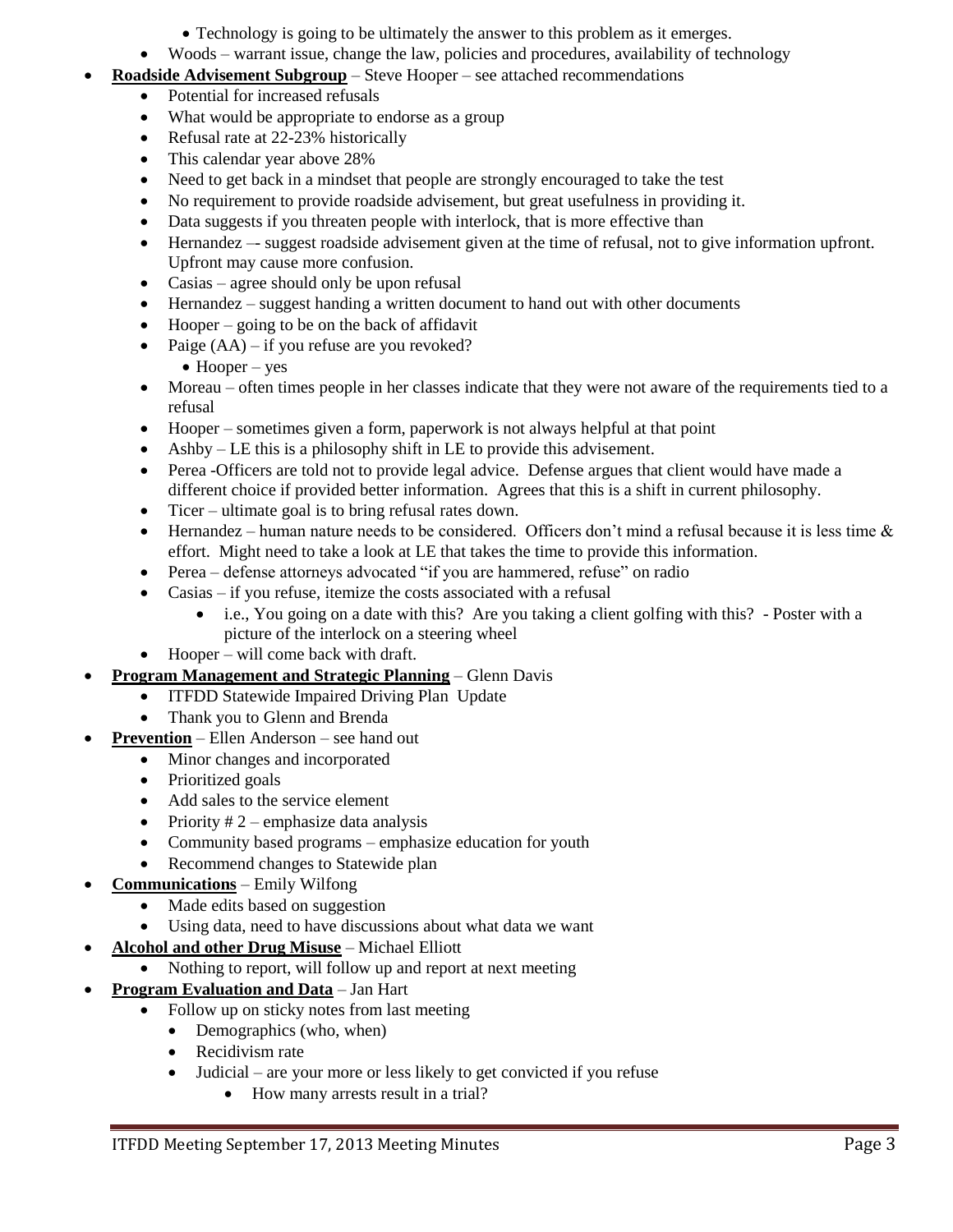Enforcement – contacts vs arrests

#### **Name change discussion**:

- TFID Task Force on Impaired Driving
- For Prevention of Impaired Driving
- Gray need to still have the word alcohol in the message. People know what alcohol means, but don't always understand term "impaired" – we have work to do to educate our state on what impaired. Not OK with removing the word alcohol. OK with drunk going away, but alcohol needs to go into it.
- $\bullet$  Ticer alcohol is still the major killer
- Wilfong likes simplicity of smaller name, but do think that we
- Ticer impaired can mean texting, cell phones would this diminish our name?
- Nonie children are more advanced in technology, teach impairment concept to youth.
- Moreau is it too cumbersome to include drunk & impaired?
	- Casias suggest Prevention of Impaired & Drunk Driving Task Force
		- a. Prevention of Alcohol and Impaired Driving Task Force (PAID TF)
- Groff –
- Wilfong DUI Task Force
- Hooper dialogue from when first started, did not want to associate ourselves with task force currently in existence at the time. Need to separate ourselves with an identity separate from the other groups. Big deal in 2006, may not be a concern now
- Wilfong focus groups associated DUI with alcohol, not other
- Stephen AA ultimate goal is to eradicate the problem, likes prevention in the name
- Ticer do we need a name change, group agrees yes.
- Task Force that's what we do
- Prevention or Elimination  $-$  that is what our mission statement says
- Leeway on impaired / drunk verbiage
- $\bullet$  Ticer we are on the fore front
- Hooper consideration on terms:
	- a. Interdisciplinary anyone want to keep? OK to remove
	- b. Important to keep Colorado on it? Not if we have the logo on it. Incorporate the flag. Ok to remove Colorado
	- c. Want to keep task force
	- d. Want to keep impaired
	- e. Want to keep some reference to alcohol (either drunk or alcohol)
- Gray if we can show that we are going to educate the state what "impaired" means, then we can revisit this if there is a greater understanding of impaired

#### **CDPHE – Intoxilyzer Update Project – Jeff Groff**

- Protocols employed are to ensure that there is confidence in court room that results are an accurate results
- Inclusion of additional information from each subject
- Intoxilyzer Performance Report (IPR) from time placed in service to the time of subjects testing.
- All information that had to be compiled in the past was very time consuming. Information is now consolidated & generated with every subject testing. Provided at time of testing along with copy of certification.
- Save 10-15K man hours in state effort alone each year.
- Instruments put into service May 2013
- Identifying where gaps and needs are to get instruments to that area to meet the two hour window of testing.
- Time savings performing training for LE directly now.
- Projected annual savings \$3-3.5 million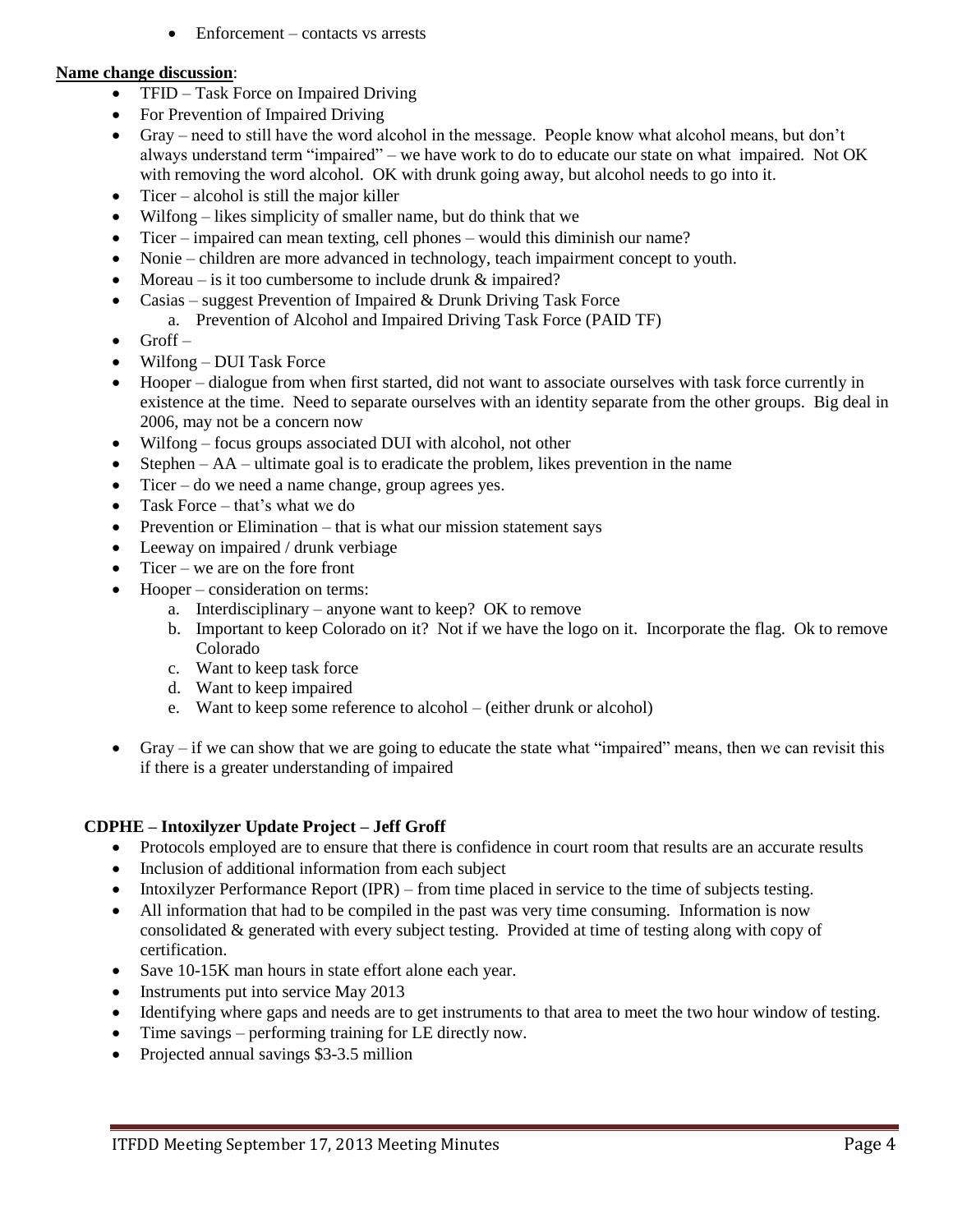- Feedback received from LE, time commitment spent to do a DUI from arrest to litigation. Sometimes LE using the same amount of time to process a misdemeanor DUI as a homicide. Inefficient use of LE manpower.
- Recognize staff and what have accomplished. Done within existing FTE and budget. 3 FTE and were able to accomplish this implementation.
- Providing training directly statewide
- Ongoing training to DA
- Colorado is one of the first agencies utilizing this technology
- Major challenges, replacement plan for instrumentation. Currently funding is not in place. The initial purchase was through grant funding. It will require a change in legislation to support the replacement.
- Ticer huge effort and they did a great job at going around the state for training and getting the instruments up.

**CDOT Office of Transportation Safety** – Leslie Chase, Robin Rocke, and Gina Guerrero

• See Power Point

# **Designated Driver of Colorado Springs** – Nonie Rispin

- Overview of Designated Driver program in Colorado Springs
- Contact: Nonie Rispin 719-650-3450, e-mail: [nonie@ddofcs.org](mailto:nonie@ddofcs.org)
	- Website: [www.DDofCS.org](http://www.ddofcs.org/)
- See attached letter in regards to donations and Colorado Gives Day, 12/10/13

#### **Legislative Update**

- Trooper Dave Hall will be the new CSP Legislative Liaison
- Will confirm with legislators if a need for statutory change for name change, will update the task force.
- $\bullet$  Ticer we welcome you to the task force

#### **Lightning Round Update**

- Gilliam press release will go out shortly that reflects testing was accurate, but personnel issues that are being resolved.
- Timken NHTSA announced DUI risk assessment for probation has been approved. Will be available throughout the country at no cost, only cost associated for training.
- Interlock counsel report prepared
- AA is ready if any additional information required from us
- $\bullet$  OBH approved new treatment rules. Go into effect 11/1/13. Now contains section on treating youth DUI offendors as well as MIP. Provide consistency across the state on how to deal with youth offendors
- Flavia nocoloradodui website, adding marijuana content. Should be coming soon.
- Johnson remind everyone today is Global Be Responsible Day, wearing red alcohol distributors are out promoting awareness for designated driver day.
- Nonie (Designated Driver Colorado Springs) Standard Sales is a great supporter of Designated Driver of Colorado Springs.

**Next Meeting**: Friday, October 18, 2013

#### **Concluded:** 12:20

#### **In Attendance:**

Chief Ticer, CACP (Avon Police Department) Glen Davis, Colorado Department of Transportation Chief Scott Hernandez, Colorado State Patrol Stephen Hooper, Colorado Department of Revenue Karen Moreau, Addiction Counselors Dave Timken, CIDRE Laura Gillim-Ross, Colorado Department of Public Health & Environment